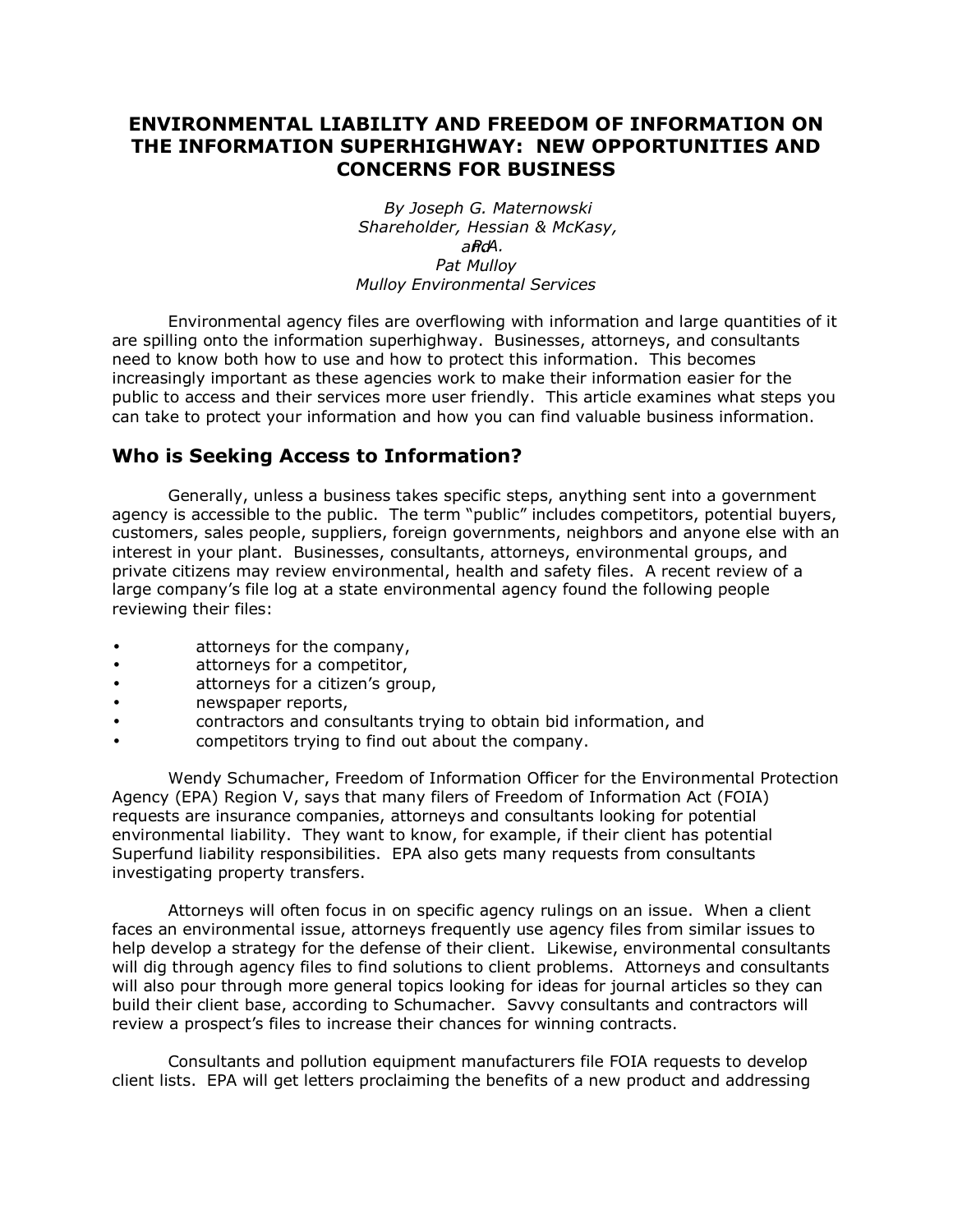certain pollution concerns and requesting the names and addresses of everyone in the region who might benefit from the product.

Besides using environmental files to research their competition or identify prospects, businesses will look at their competitors environmental permits to make sure they are on a level playing field. They want to know when they have to invest in expensive pollution control equipment and their competitor does not.

Region V, according to Schumacher, does not get a lot of public interest groups making requests but on the east and west coasts, EPA receives FOIA requests from public interest groups.

#### **The Public Information in Government Files**

According to the EPA Region II FOIA website, FOIA requests can request access to any agency record. They define record as:

. . .any EPA document, writing, photograph, sound or magnetic recording, drawing, computerized record (disks, database), electronic mail, EPA policies and decisions or anything in which information can be retrieved and/or copied.

Region Vís Ms. Schumacher points out that the EPA will not release information relating to ongoing enforcement cases, certain personal staff documents, and information that businesses themselves have identified as confidential. What is "personal" often depends on the individual staff person's judgment. Some will release field notes, telephone memos, and hand written comments while others will be reluctant to release anything with their name on it.

Even with these restrictions, agency environmental files can contain a wide range of detailed, business information. Businesses routinely submit detailed, technical information about their plant and operations to environmental agencies to comply with regulations. Files may also hold process flow diagrams, construction specifications, piping and instrumentation diagrams, ventilation diagrams and other detailed technical information. Determined researchers can unearth detailed lists of production equipment including manufacturer, model number, capacity and date installed from environmental reports. Want to know if a plant is producing up to its capacity, the number and kinds of presses it has or the types of inks it uses? You may find the answer in their regulatory files. A review of environmental health and safety files may also uncover accidents, spills, process upsets, process chemistry, enforcement issues, complaints and even information on competitive bids.

Air permit applications, for example, contain information on any heating source, any painting or coating process, anything that might evaporate and anything that might produce dust. This covers the bulk of industrial processes. These applications often include the make and model of a piece of equipment, its age, and its maximum rated capacity. Emission inventors will include actual emission information for the facility. With a little understanding of emission calculations and a calculator, you can develop a reasonable estimate of the production rate and annual production of a piece of equipment. Material Safety Data Sheets, submitted with many permit applications, tell who a printer buys ink from and who supplies paint to a furniture manufacturer.

Businesses often submit far more detailed information than required by regulation. When a regulator asks for a process flow diagram, businesses find it easier to submit an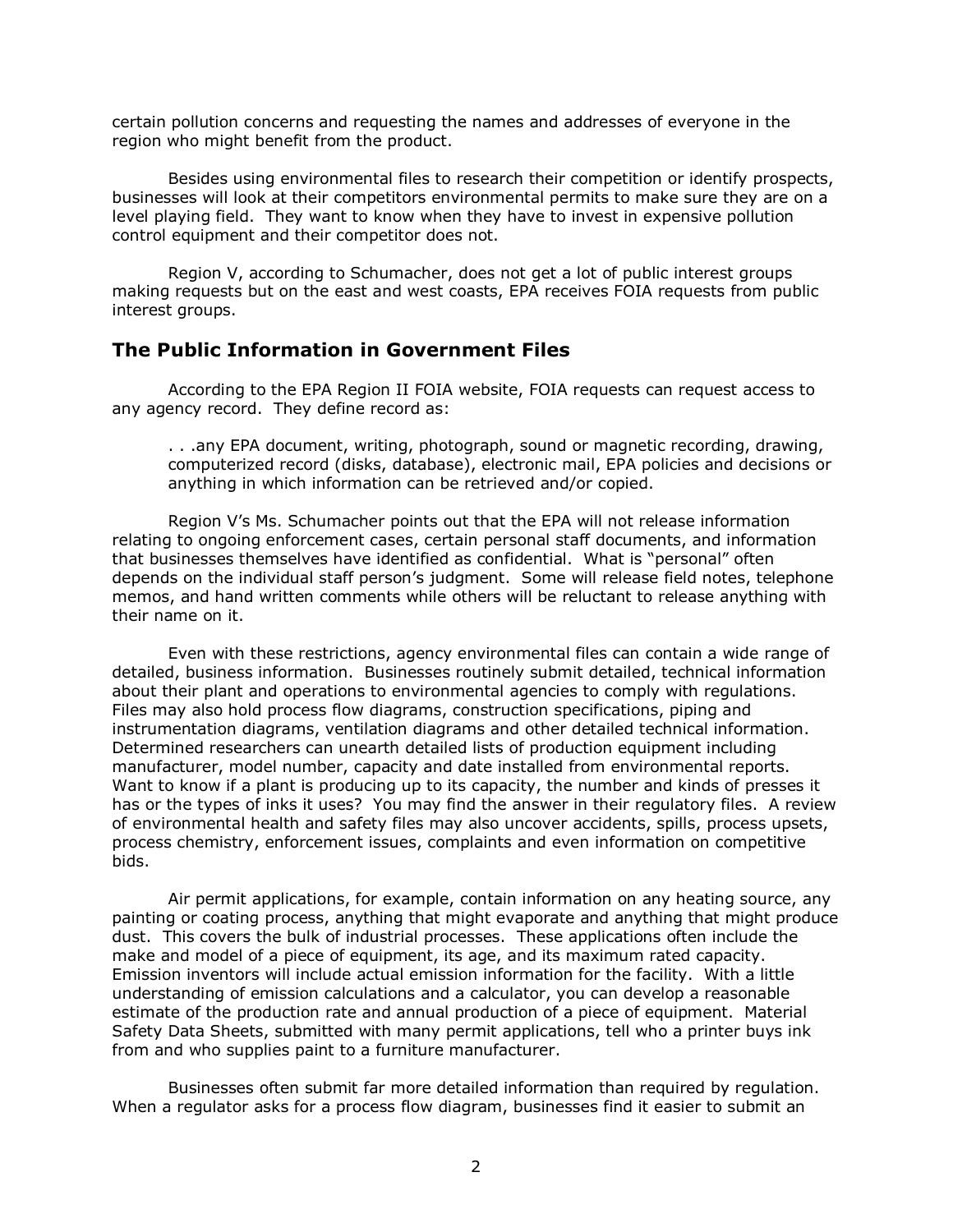engineering design rather than redraw a more simplified diagram. When asked for a building diagram, many businesses have submitted construction drawings rather than a simple diagram. The kind of information found in permit files may allow an investigator to determine exactly how goods are produced. Files may also contain information on the mix of chemicals that go into a specific process.

Even when businesses only submit required information, this information may include trade secrets. Unless they take specific, meticulous steps to protect trade secret information, the public has access to everything submitted to a regulatory agency.

## **Can You Protect Your Data?**

Can you keep confidential information out of the hands of your competitors and the general public? In many cases, you can. State and federal regulatory agencies generally allow you to protect trade secret information. To protect your data, you need to take the following steps:

## • **Treat the Information as Confidential Within Your Business**

Restricting who has access to the information bolsters your claim of confidentiality.

#### • **Be Consistent**

Request confidentiality for the data everywhere it appears. Failing to claim an item as a trade secret in one part of a report may prevent you from protecting the item as a trade secret anywhere else.

## • **Defend Your Data**

If an agency mistakenly releases confidential data, request that they get the material back and notify the recipients that they cannot use or disseminate the data.

## • **Review Your Consultantís Work**

Do not assume your consultant took proper steps to assert confidentiality when submitting reports about your facility. Failure to make the proper confidentiality claim in a monitoring or modeling report can undermine a claim for confidentiality made for data elsewhere, making it public.

State and local data privacy laws do not always conform to the federal Freedom of Information Act. If you submit a report claiming trade secret protection to a local agency, you need to make sure that you have also followed state and federal procedures if these agencies will have access to the report. Documents that state agencies have treated as confidential have turned up in EPA files as publicly accessible. Determined researchers have found documents that the EPA wanted confidential due to ongoing investigations in state, local and other EPA division files. If they can't protect their own information, how well do you expect them to protect yours?

If you have trade secret information worth protecting, it is worth reviewing it with an attorney familiar with local, state and federal data privacy regulations. After you have made your confidentiality request, you have your attorney review submittals to the agency to make sure they do not contain information that may compromise your trade secrets. Most data privacy regulations require you to submit a blacklined copy for the public file and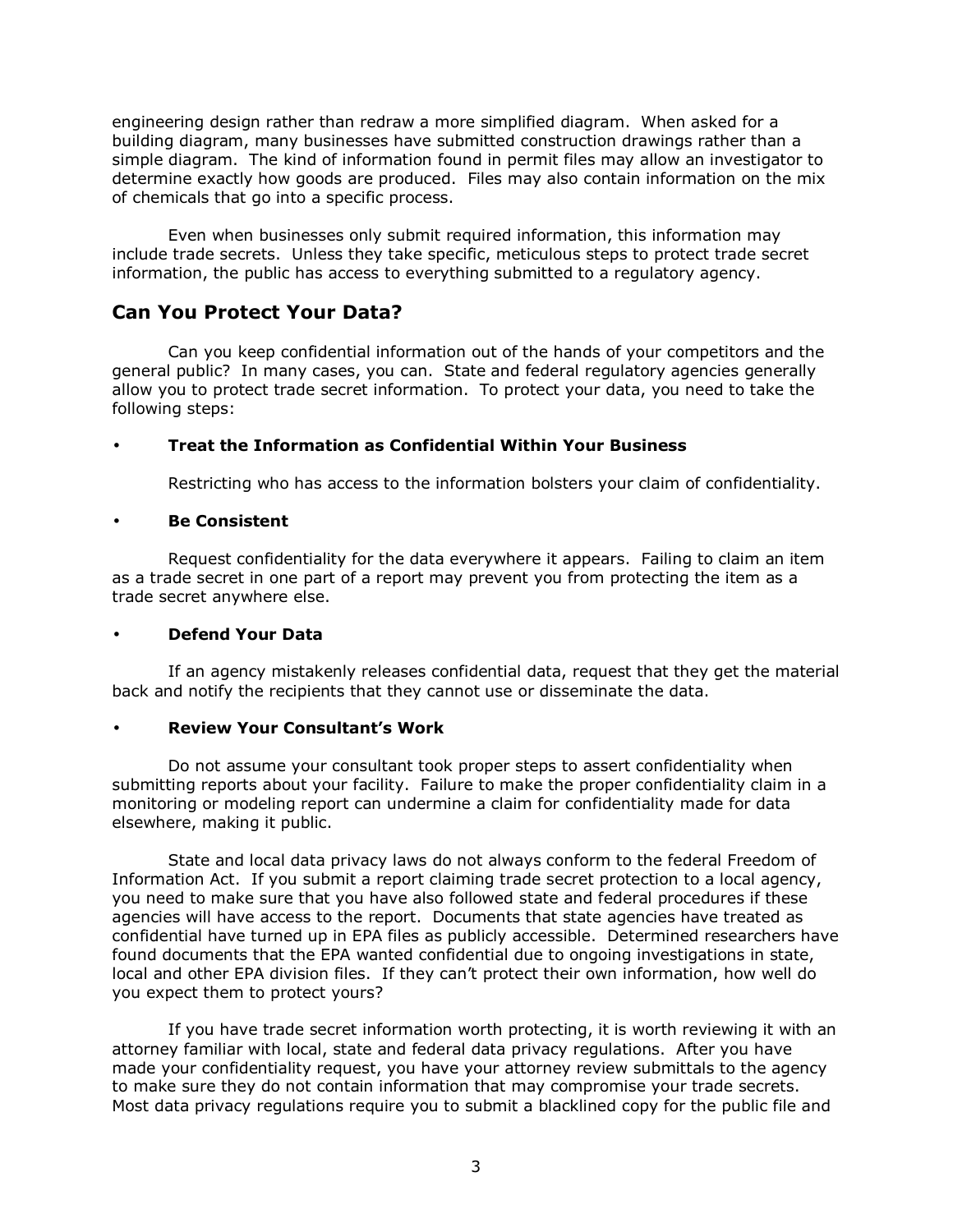a full text version for the agency file. You may also want to do this when negotiating specific requests with an agency. When the action on the issue is complete, ask the agency to return both sets of data. Agencies may archive inactive files for years.

Ms. Schumacher explains that when someone asks to see business confidential information, an agency attorney will initially review the request. Generally, they will ask the facility to justify their confidentiality claim and them make a determination on the validity of the claim.

Even with this review process, some confidential information can slip through the cracks. Protecting your data should be an active, ongoing process. One large manufacturer had a consultant review their files to look for confidential data. Both the EPA and a State agency released information to the consultant that the company had requested be kept confidential. No one contacted the company prior to the release of the information. For highly confidential information, businesses may consider having a third party search their files to see what information turns up.

## **How Do I Get Access to Data?**

Both the EPA and state environmental agencies are dramatically increasing the amount of information available through the Internet. Before making a Freedom of Information Act (FOIA) request, make sure that what you want is not already available. Two buttons on the U.S. EPA's home page <http://www.epa.gov/> "databases and software" and "publications" provide a good place to start. The main page also has links to each of the regions and many of the regions have links to the states.

State agencies vary widely in how they treat information requests. Because each division in a state agency may have its own filing system, it helps to know the organization of the agency. Many state agencies have web pages that at least tell about the agency, its structure and who to call for more information. Often you can call and ask to see a file. They will either copy it and send it off to you or invite you in to look through their files. While states may have a FOIA type procedure, they often prefer you handle your request informally unless you need a paper trial. You may need to consult an attorney to find out about data privacy laws and specific restrictions that apply in your jurisdiction. Some states, like the new York State Department of Environmental conservation, have a web page<http://www.dec.state.ny.us/website/about/abtfoil3.html> that provides instructions on how to file a formal request.

State agencies usually have numerous lists of facilities covered by various regulations. Air emissions inventories can now produce lists of facilities that emit specified quantities of regulated pollutants. If you want a list of furniture manufacturers or printers who emit more than 50 tons per year of volatile organic compounds, most state environmental agencies can produce such a list. States can produce lists for any activity that requires a state or federal permit and can often sort out subsets of that list. While lists may not be on the internet, they are often available with a telephone call.

While the volume of facility specific information on the Internet grows daily, "hard copyî documents such as permit applications, correspondence, monitoring reports, inspections, risk assessments, complaints, and reports on specific issues still reside in a file cabinet somewhere. Use Internet sources to get as specific as possible. Many agencies now publish annual reports on the Internet. These reports may give you the name of the document or the program you are actually looking for.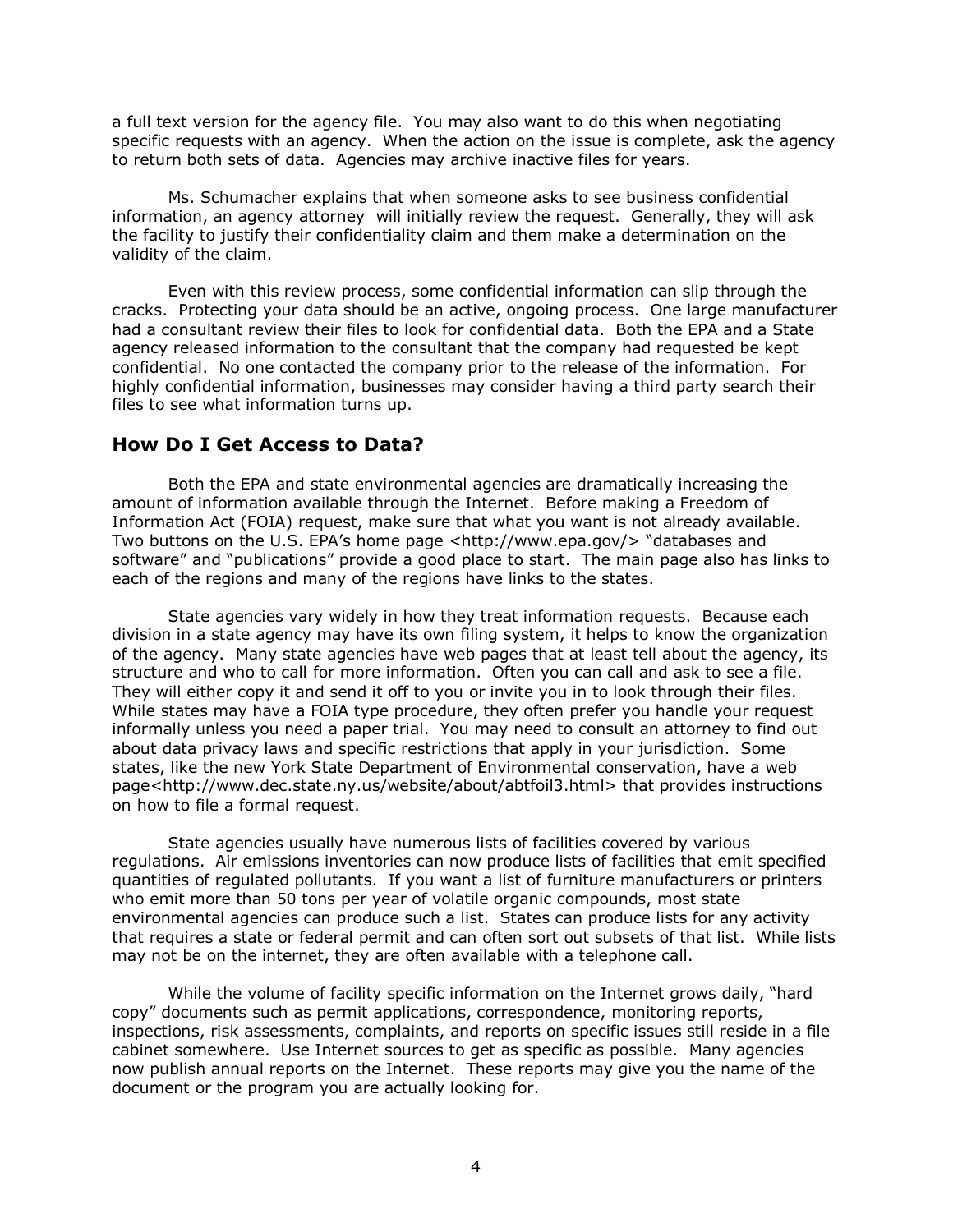#### **FOIA on the Internet**

Most EPA regional offices have a FOIA page and many allow email submittal of FOIA requests. Most also have a form on their FOIA web page you can use to submit your request on.

You can find the EPA Region I (Connecticut, Massachusetts, Main, New Hampshire, Rhode Island, and Vermont) FOIA page at <http://www.epa.gov/region01/oaarm/foai/ $\geq$ . Their main page has a direct link to their FOIA page. They allow electronic submission of FOIA request.

EPA Region II (New York, New Jersey, Puerto Rico, and the U.S. Virgin Islands) has a FOIA page at <http://www.epa.gov/region02/epd/foia.htm>. They allow electronic submission of FOIAs and have a direct link from their main page to their FOIA page. Their FOIA page also includes links to the other Region's FOIA pages.

EPA Region III (Washington D.C., Delaware, Maryland, Pennsylvania, Virginia and West Virginia) has a FOIA page at: <http://www.epa.gov/region03/r3lib/faq/foia.htm>. While you might not be able to find this page from Region III's main page, you can get there from Region IIís page. They do not allow electronic submittals but they do provide an address for written requests.

For EPA Region IVís (Alabama, Florida, Georgia, Kentucky, Mississippi, North Carolina, South Carolina and Tennessee) FOIA page go to <http://www.epa.gov/region4/ foiapgs/foimenu.htm>. Their FOIA page is easy to find from their main page and they allow electronic submission of FOIA requests.

EPA Region V (Illinois, Indiana, Michigan, Minnesota, Ohio and Wisconsin) was one of the first EPA Regions to accept electronic FOIA requests. They have an automatic answer back feature to confirm your request. Their FOIA page is at: <http://www.epa.gov/region5/ foia.htm>. Their main page has a link to the FOIA page.

Finding EPA Region VIís (Arkansas, Louisiana, New Mexico, Oklahoma and Texas) FOIA page from their main page requires a search. The search will take you to: <http://www.epa.gov/earthlr6/6md/foia.htm>. While Region VI does not have an electronic form on the web page, they do provide an email address.

You can find EPA Region VII's (Iowa, Kansas, Missouri, and Nebraska) FOIA page through their index 0 or go there directly by typing <http://www.epa.gov/region07/ newsinfo/foia.html>. While they provide an email address, they claim that FOIA requests must be written.

EPA Region VIIIís (Colorado, Montana, North Dakota, South Dakota, Utah and Wyoming) main page has a direct link to their FOIA page. You can get there directly by typing: <http://www.epa.gov/region08/info/foia/foimenu.html>. They allow electronic submittal of FOIA requests.

EPA Region IX (Arizona, California, Hawaii and Nevada) does not have a specific FOIA page but if you search under Freedom of Information Act you end up at the comment page at: <http://www.epa.gov/region09/comments.html>. You can submit an electronic request form the comment page.